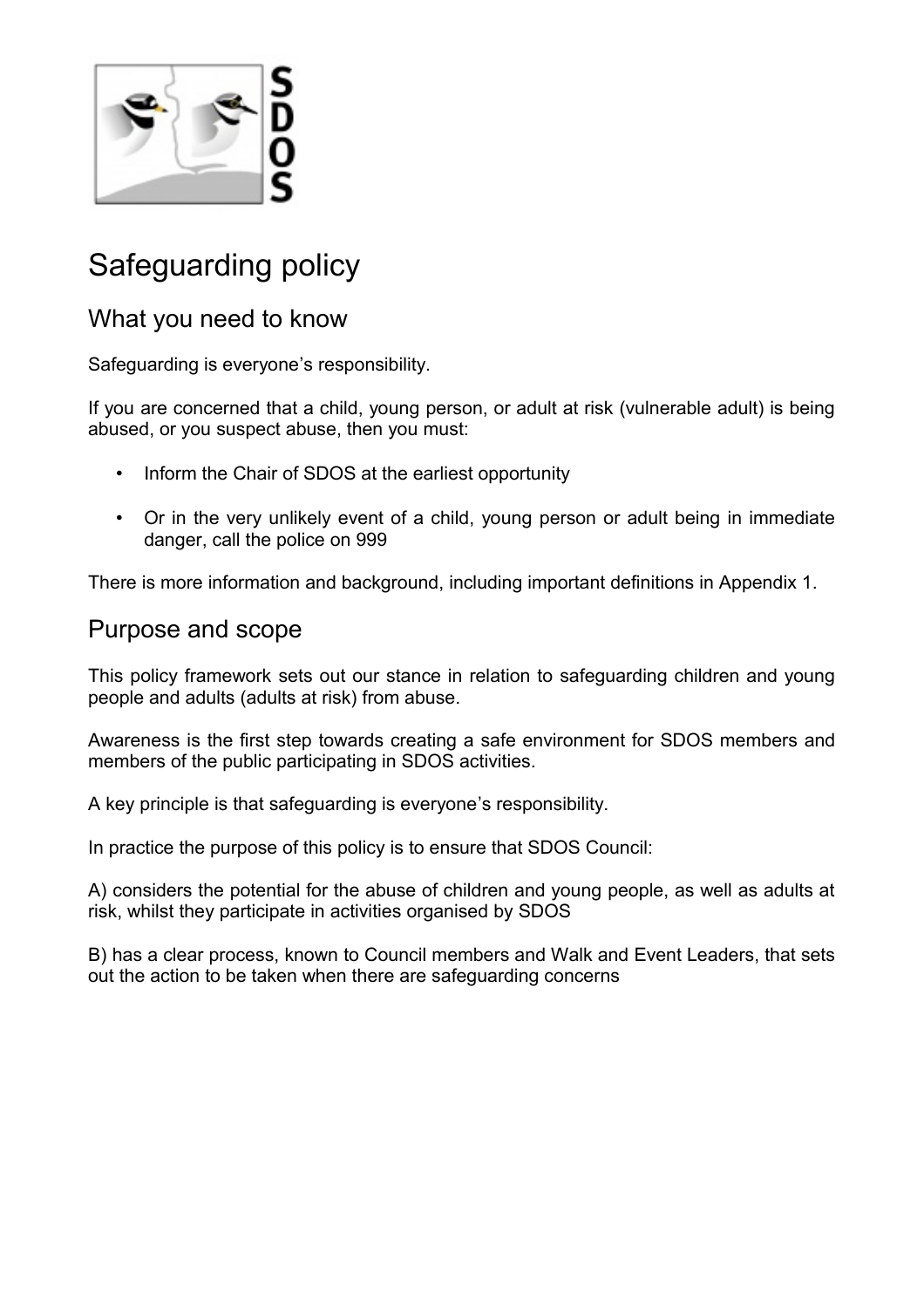# Safeguards in place for children

We have identified three areas of activity where safeguards need to be in place. These are:

#### *Participation in the User Group*

As a matter of policy we will not allow children below the age of 13 to join the email User Group. Young people aged 13 - 15 can join the User Group, but only with written permission of a parent / carer / guardian. From the age of 16 onward parental approval for participation in the User Group is not required.

#### *Participation in Walks or other Outdoor Events*

Any child under the age of 13 wishing to join a Walk must be accompanied by a parent / carer / guardian or responsible adult. (the term responsible adult is defined below).

Any unaccompanied young person between the age of 13 and 16 must have written permission of a parent / carer / guardian **and** the agreement of the Walk Leader.

A sub-set of outings are public engagement events, organised by SDOS, but open to the general public. In such circumstances, the SDOS facilitators will be aware of the need to look out for children and to actively consider any safety concerns, taking action as required.

#### *Participation in indoor meetings*

Any child or young person under the age of 16 wishing to participate in an indoor meeting **must** be accompanied by a parent / carer / guardian or a responsible adult. This takes account of the fact that meetings can end after 9.30 pm and that an extra layer of safeguards is required.

### Safeguards in place for adults at risk (vulnerable adults)

Across all settings, vigilance is the most important safeguard. This is because SDOS Council members and Walk or Event Leaders will not necessarily know that an adult is 'at risk' in terms of the legal definition (see Appendix 1 below).

In circumstances where someone is introduced as an 'at risk' adult, we will seek to discuss what safeguards might be appropriate: see Appendix 2 below for practice guidance.

#### The procedure to follow where there are concerns

If a Council member or Walk or Event Leader has any concerns that a child or young person or vulnerable adult is at risk of abuse, or abuse is observed, then the Chair of SDOS should be informed at the earliest opportunity. It is then the responsibility of the Chair to assess and decide what action should be taken and to ensure that a file note is created, recording the basis of that decision. Actions could include making a referral to the relevant Social Services department.

In the very unlikely event of a child, young person or adult being in immediate danger then it is essential that the police are contacted on 999.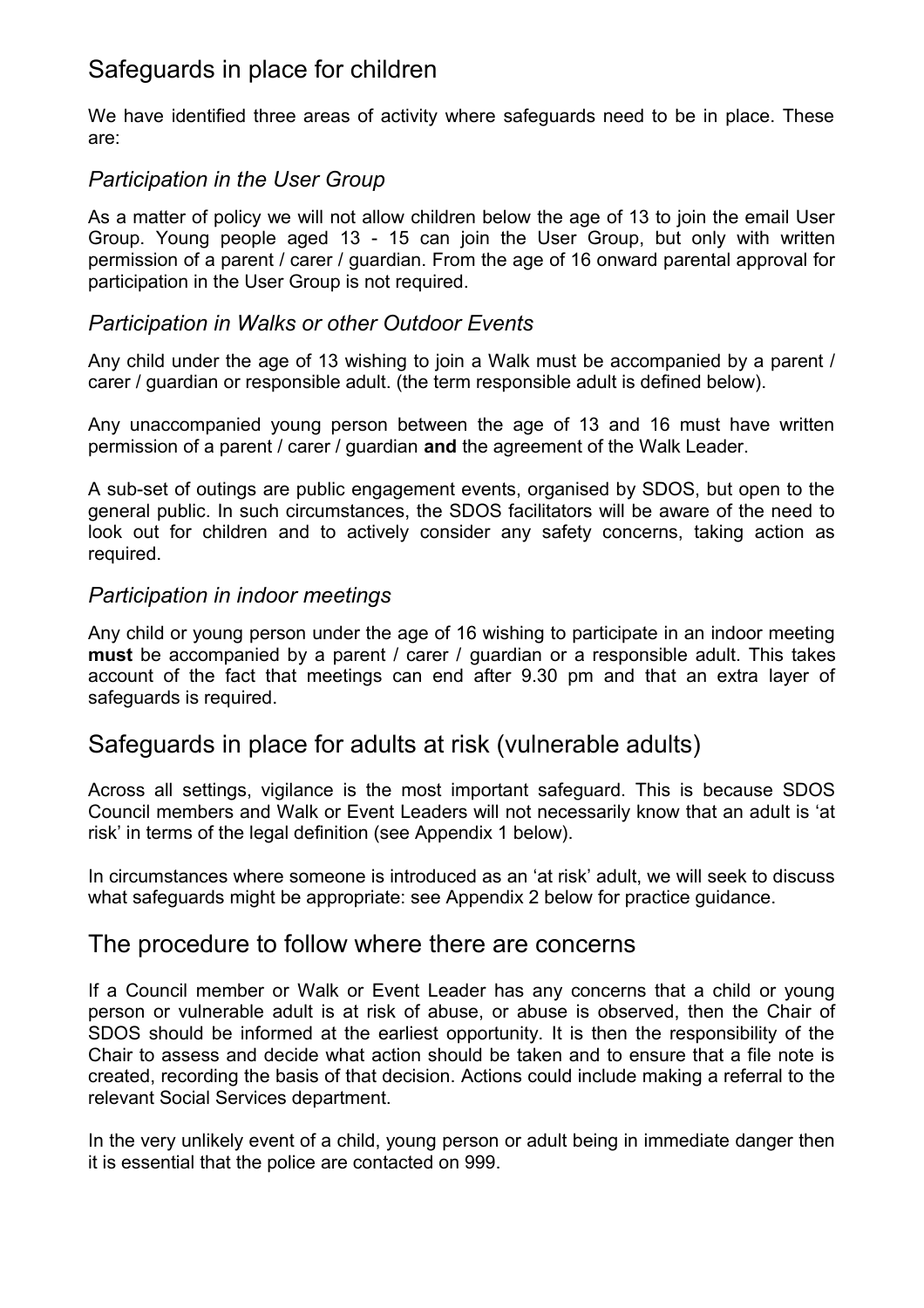# Appendix 1

## The nature of abuse

Children and adults may be vulnerable to neglect and abuse or exploitation from within their family and from individuals they come across in their daily lives. There are 5 main categories of abuse. These are: sexual, physical, financial, emotional abuse, and neglect. It is important to be aware of more specific types of abuse that fall within these categories. These are:

- Bullying and cyberbullying
- Child sexual exploitation
- Child Criminal exploitation
- Child trafficking
- Domestic abuse
- Female genital mutilation
- Grooming
- Historical abuse
- Online abuse

## Some important definitions

#### **The definition of a child**

The Children Act 1989 defines a child as anyone who has not yet reached their 18th birthday, even if they are living independently, are a member of the armed forces or are in hospital.

#### **Safeguarding children**

Safeguarding children is defined in [Working Together to Safeguard Children 2018](https://www.gov.uk/government/publications/working-together-to-safeguard-children--2) as:

- protecting children from maltreatment.
- preventing impairment of children's health or development.
- ensuring that children are growing up in circumstances consistent with the provision of safe and effective care.
- taking action to enable all children to have the best outcomes.

#### **Adult at Risk**

The Care Act 2014 defines an adult at risk as any person who is aged 18 years or over who:

A) has needs for care and support (whether or not the Authority is meeting any of those needs),

B) is experiencing, or is at risk of, abuse or neglect, and

C) as a result of those needs is unable to protect himself or herself against the abuse or neglect or the risk of it.

In this document we have used the term vulnerable adult and adult at risk synonymously.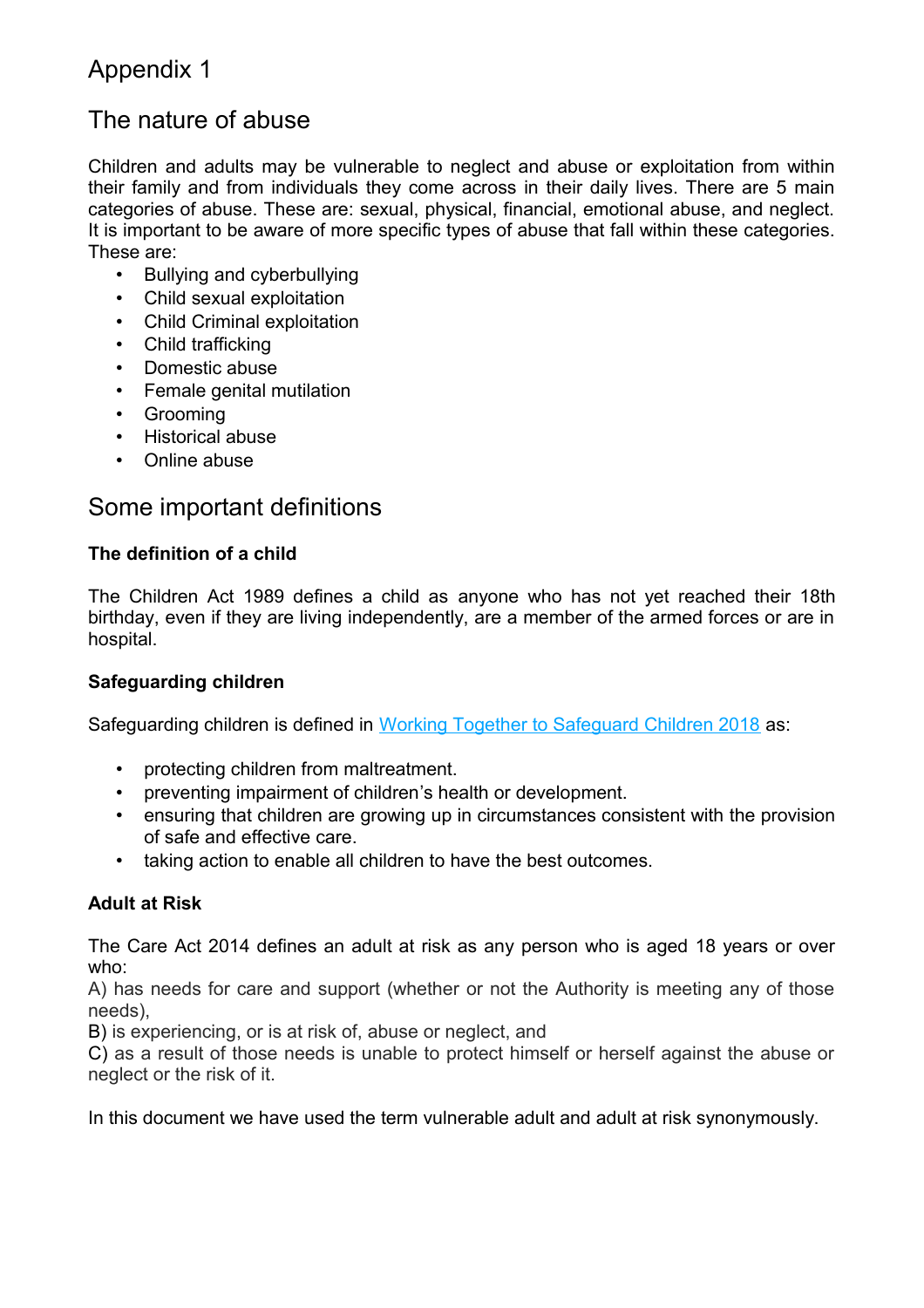#### **Responsible adult**

The responsible adult role allows for people like cousins, nephews or even neighbours to support children and young people. In practice, we will make a judgement that the person presenting as a responsible adult appears to be over the age of 18 and that the child or young person appears to be comfortable with that person. This is consistent with our stance towards a parent / carer / guardian (or grandparent). We are not able to check their identity and status.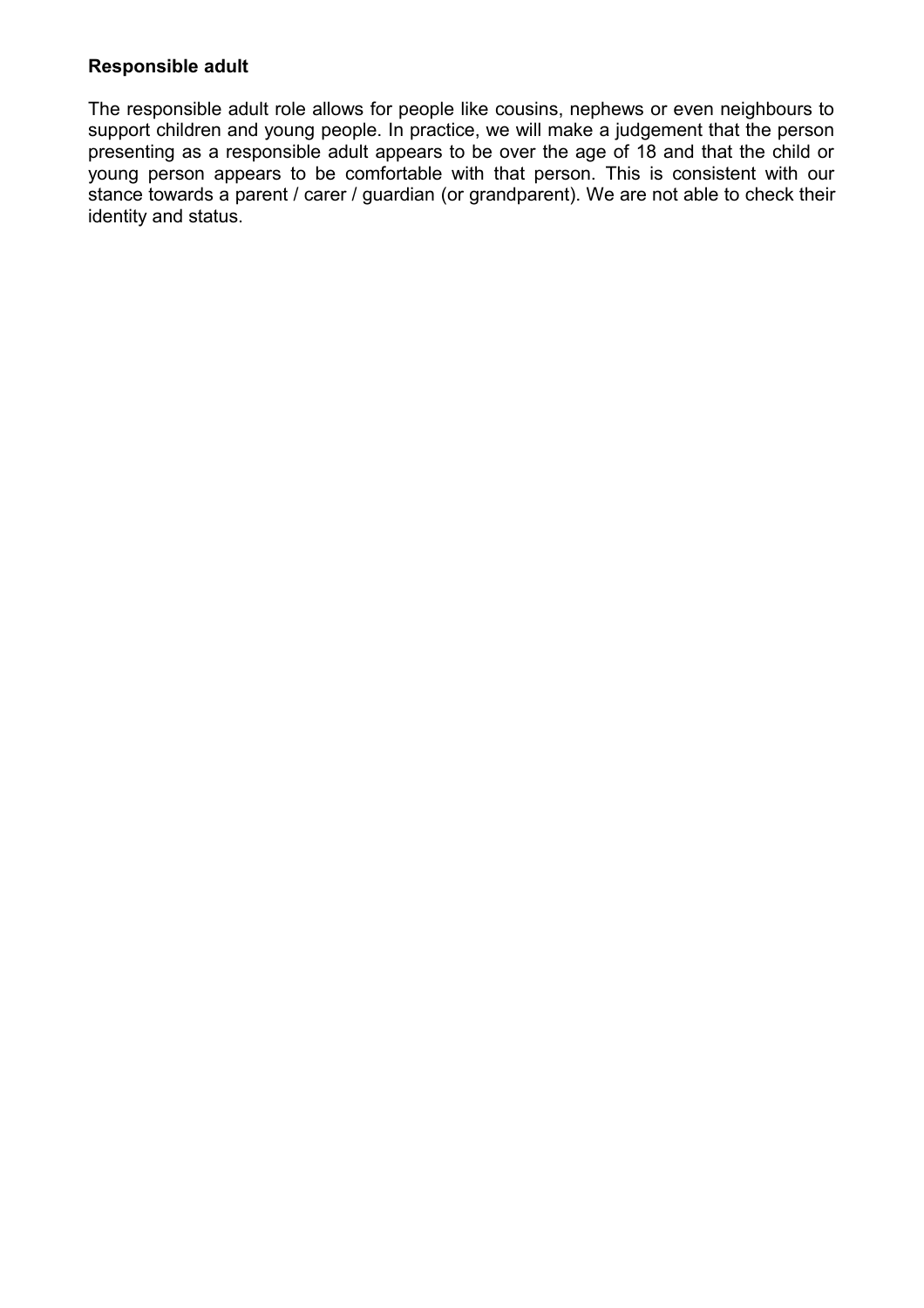# Appendix 2

### Practice guidance

If concerns are raised with the Chair (relating to either a child or an adult) then a file note must be created that details the date and time of the occurrence and the nature of the concerns (for example, what was the worry or concern, who is involved and anything that has been said or heard). The Chair should ensure that as much detail as possible is recorded, distinguishing between facts and opinion. In reaching a decision about what action to take or not, it is essential that the rationale for that decision is clearly explained. The thresholds for making Referrals are available from each of the relevant Local Authority websites and it is always possible for the Chair to have an informal discussion with the safeguarding teams.

If an adult is introduced to us as an adult at risk (probably by a family member, carer or support worker), a Council member (normally the Chair), should request a discussion with the adult in question and seek to complete a risk assessment. External advice may be needed.

Any emails sent to the [junior.news@sdos.org](mailto:junior.news@sdos.org) address (for correspondence relating to the junior newsletter) is expected to emanate from an adult's email account. Care will be taken to verify this (for example by cross referencing to member mojo) before any response is sent.